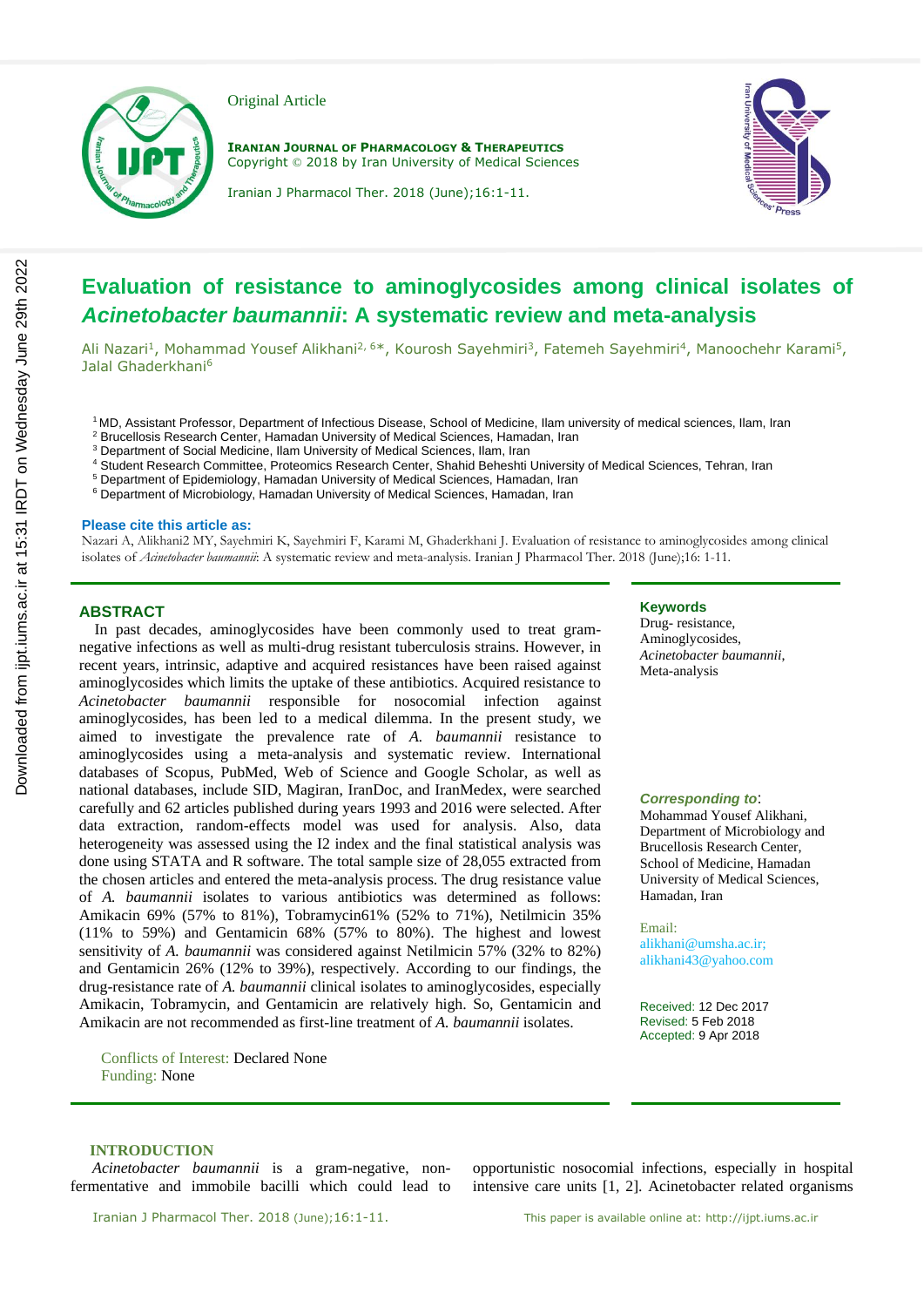are almost ubiquitous in the nature; however, *A. baumannii* targets are exposed areas of the skin as well as mucosal membranes or moist tissues. These bacteria have low dietary requirements for growth and can survive a long time in adverse conditions, dry surfaces and the also aquatic environment. Also, this bacteria has not been identified as normal flora and can cause severe infections in immunocompromised individuals [3, 4]. *A. baumannii* is primarily associated with hospital-borne infections and pose a great threat to those patients who are hospitalized in the intensive care unit [5] or who had a prolonged hospital stay and are receiving wide spectrum antimicrobial treatment or anti-cancer therapy. Various hospital-acquired infections such as bacteremia, urinary tract infection, secondary meningitis, as well as upper respiratory tract pneumonia has been reported to be associated with *A. baumannii*. It is also one of the most common bacterial cause of sepsis in immunodeficient patients [6] and has been evidenced as the most common bacterial species isolated from blood, sputum, skin, pleural fluid and urine of hospital admitted patients [7, 8]. Many studies have been conducted to investigate the mortality rate associated with *A. baumannii* infection; however, there is still debate to actual impact of this infection on patient's mortality. In this regard, the result of some studies indicated that *A. baumannii* infection has a detrimental effect on patient's outcome.

Family of aminoglycoside antibiotics (such as Gentamicin, Amikacin, Netilmicin, Tobramycin) is prescribed as the first-line therapy against *A.baumannii* isolates. The bactericidal activity of AGs are almost because of their ability to disrupt mRNA reading frame which results in incomplete protein production [9]. It has been reported that microorganisms can cause treatment associated problems by obtaining the multi-faceted resistance to a wide range of antibiotics [4]. Accordingly, many studies have suggested that *A.baumannii* could acquire drug resistance against aminoglycoside antibiotics. Considering this, it is difficult to control the infection, and as a result, patients with *A. baumannii* infection may face critical problems [10]. Nowadays, a global concern is related with nosocomial infections which are of considerable importance especially in intensive-care units of hospitals. Acquired drug resistance by *A.baumannii* could pose a major threat to patients with prolonged hospital stays. Several studies have been conducted worldwide to investigate the prevalence of antibiotic resistance in the clinical isolates of *A. baumannii*. Soroush and colleagues in 2010 found 81% of *A.baumannii* isolates with multi-drug resistance pattern at Children's Medical Center in Tehran [11]. Zerrily and colleagues (Aril et al. 2008) in Lebanon, found 50% of *A.baumannii* isolates with drug-resistance to at least 64 mg/l and 125 mg /l concentrations of Amikacin and Gentamicin, respectively [12]. Kooti et al. 2015 (Kooti et al. 2015) also showed 84.5% and 86.5% of *A.baumannii* isolates are resistant to Gentamicin and Amikacin, respectively [13]. Carretto and colleagues (Italy, 2011) investigated 277 species of *A.baumannii* in which sensitivity and resistance to Amikacin

was determined to be 18.9% and 80.3%, respectively [14]. Given to that, the prevalence of antibiotics resistance in *A. baumannii* isolates are gr owing up and are associated with patient's mortality. Therefore, considering the prevalence of *A. baumannii* resistance to AGs is a global necessity. Here in the present study, we have tried to investigate the prevalence rate of *A. baumannii* resistance to aminoglycosides using a meta-analysis and systematic literature review. The data of such study could definitely help decision makers to take appropriate measurements in order to prevent the increasing spread of antibiotic resistance.

### **MATERIALS AND METHODS**

The current study is a systematic review and metaanalysis aimed to review, collect, analyze, and interpret information on the prevalence rate of aminoglycoside antibiotic resistance among *A. baumannii* clinical isolates between the years 1993 and 2016 in Iran and other countries in the world. To this end, international and national databases, including Google Scholar, PubMed, Web of Science, Scopus, SID, Magiran, IranDoc, and IranMedex were searched carefully and the studies pertaining to antibiotic resistance of *A.baumannii* to aminoglycosides were obtained.

The titles, abstracts and full texts of the selected articles were examined thoroughly to exclude unrelated works and maintain possible related articles. Searching was mainly performed using the systematic search keywords such as prevalence of drug resistance, antibiotics, antibiotic resistance, aminoglycosides, and *A.baumannii* with all possible combinations keywords, original and sensitive. In addition, relevant studies which were referenced or listed in the selected articles were also evaluated for further inclusions in this study.

### *Inclusion and exclusion criteria*

Herein, all cross-sectional studies or studies in relation to the "prevalence of antibiotic resistance in clinical isolates of *Acinetobacter baumannii*" were considered carefully. To enter the study, selected articles were examined in three stages: title, abstract and full text and the studies related to the prevalence of antibiotic resistance in *A.baumannii* isolates were included in present study.

Also some articles were excluded from the meta-analysis because of the following criteria; articles with insufficient information, articles without epidemiological methodologies, studies which was not cross-sectional, studies that related to other Acinetobacter isolates, the studies were related to antibiotic resistance other than the aminoglycoside group, review articles, abstracts of congresses, studies published in languages other than Persian and Latin, as well as metaanalysis studies and repetitive publications.

### *Data Extraction*

Initially, 112 articles including phrases "the prevalence resistance "and "Acinetobacter baumannii" and "aminoglycosides" in their titles were listed based on their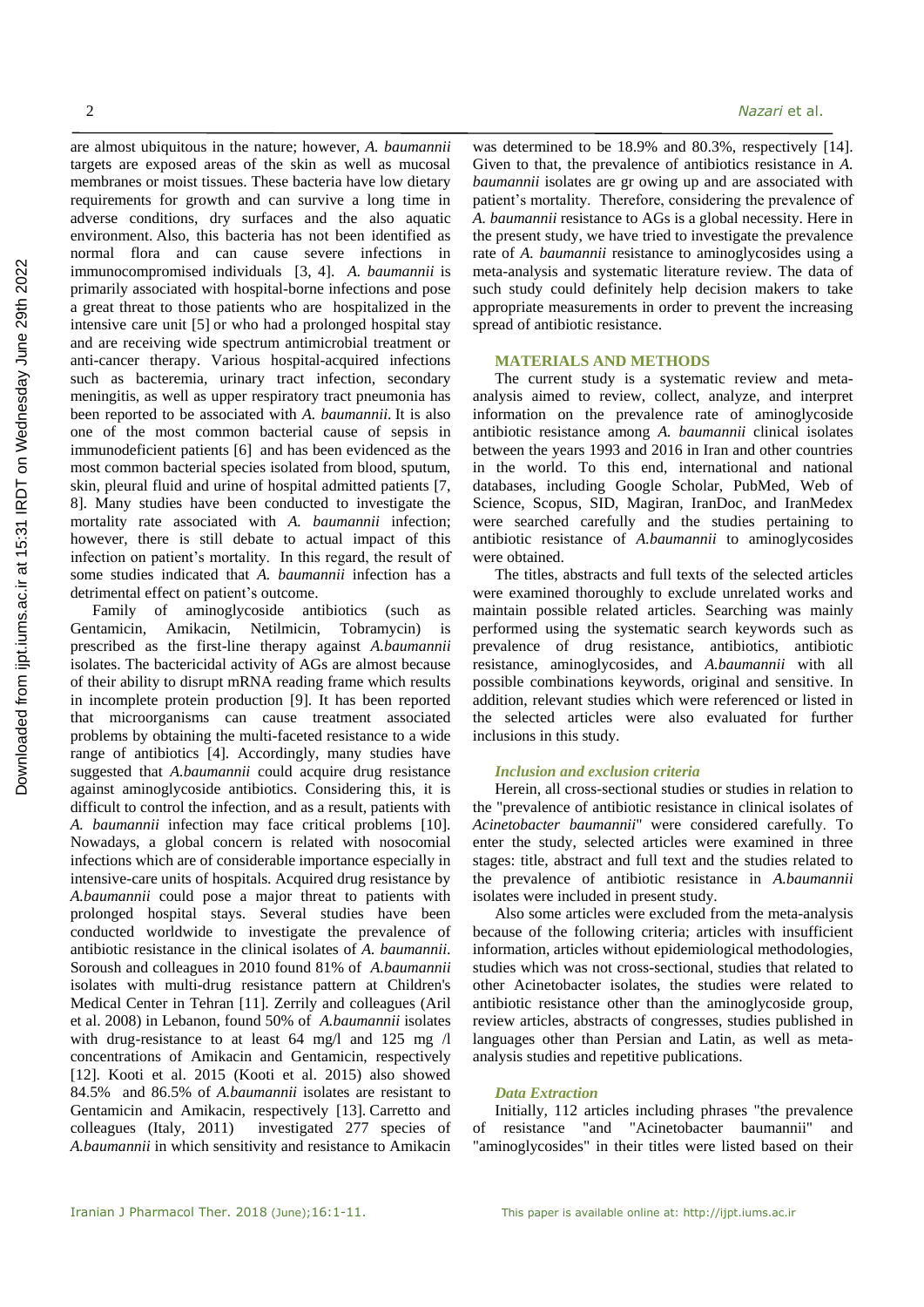

Figure 1. Data flowchart entered to the meta-analysis

abstracts**.** The primary list was assessed and 27 out 112 articles that were found to be duplicated, were excluded. Also, 23 out of the remaining 85 studies were further excluded due to lack of relevance to subjected matter or different measurement criteria (Fig. 1). Finally, 62 were found to be appropriate to enter the meta-analysis. A checklist consisting of multiple sections with necessary information of each study (researcher name, the year of study, study location, the number of samples, the prevalence of resistance to any aminoglycoside antibiotics, sensitivity rate for each of antibiotics, method of resistance and sensitivity measurement to antibiotics) was prepared. General specifications and main data needed to investigate are shown in Table 1.

## samples were collected from each study. For calculating the variance of each study, the weighted average values of the binomial distribution and the prevalence rate reported in the considered studies were obtained. Due to the differences in the prevalence rate reported in each study (heterogeneity of studies), heterogeneity index  $(I^2)$  of random-effects model was used.

The prevalence of antibiotic resistance and number of

### **RESULTS**

In the present study, a number of 62 articles on the prevalence of aminoglycoside antibiotics resistance among *A.baumannii* clinical isolates between that are reported between the years 1993 and 2016 were collected and examined in detail. General features of all included articles in this meta-analysis are summarized in Table 1. The total

### *Statistical analysis*

Table 1. General features and data of selected articles in the meta-analysis, the prevalence of resistance to aminoglycoside antibiotics in clinical isolates of *A. baumannii*

|                              |      |              | Sample |                          | Amikacin                 |             | Tobramycin |             | Netilmicin               |                          | Gentamicin |  |
|------------------------------|------|--------------|--------|--------------------------|--------------------------|-------------|------------|-------------|--------------------------|--------------------------|------------|--|
| Author                       | Year | Location     | Number | Sensitivity              | Resistance               | Sensitivity | Resistance | Sensitivity | Resistance               | Sensitivity              | Resistance |  |
| Kooti. $S^{(11)}$            | 2015 | Iran         | 200    | 8.5                      | 86.5                     |             |            |             |                          |                          |            |  |
| Kwan. $S.K^{(13)}$           | 2007 | Korea        | 214    |                          | 30.2                     |             |            |             |                          |                          |            |  |
| Aygun. $G^{(14)}$            | 2002 | France       | 170    | 45.5                     | 54.5                     | 36.4        | 63.6       | 95.2        | 4.8                      | 4.8                      | 95.2       |  |
| Gur. $D^{(40)}$              | 2008 | Turkey       | 321    |                          |                          | 43.9        |            | ۰           | -                        | ۰                        | 25.6       |  |
| $Hamez^{(42)}$               | 2012 | Syria        | 260    | 21.7                     | $\overline{\phantom{a}}$ |             |            |             | $\overline{\phantom{a}}$ | $\overline{\phantom{a}}$ | 17.3       |  |
| Elabd. $F.M^{(20)}$          | 2014 | Saudi Arabia | 108    | $\overline{\phantom{a}}$ | 75                       |             | 79.6       |             | $\overline{\phantom{a}}$ | ۰                        | 81.5       |  |
| Chen.C.M <sup>(21)</sup>     | 2014 | Taiwan       | 87     | 44                       | 87                       |             |            |             |                          | 50                       | 98         |  |
| Mohamed.H. $A^{(43)}$        | 2014 | Egypt        | 40     | 32.5                     | 45                       |             |            |             |                          |                          |            |  |
| Carretto. $E^{(22)}$         | 2011 | Italy        | 277    | 18.9                     | 80.3                     |             |            |             |                          |                          |            |  |
| Livermore.D. $M^{(4)}$<br>4) | 2010 | London       | 166    | 15.5                     |                          | 13.9        |            |             |                          | 4.9                      |            |  |
| Vafaii. $S^{(45)}$           | 2014 | Iran         | 130    | ٠                        | 95                       |             | 56         |             |                          | ۰                        | 63         |  |
| Mirzaii. $E(46)$             | 2015 | Iran         | 100    | $\overline{\phantom{a}}$ | 95                       |             | 56         |             | -                        | ۰                        | 63         |  |
| Farahani.N(47)               | 2013 | Iran         | 50     | 10                       | 90                       | 28          | 28         |             |                          | 30                       | 64         |  |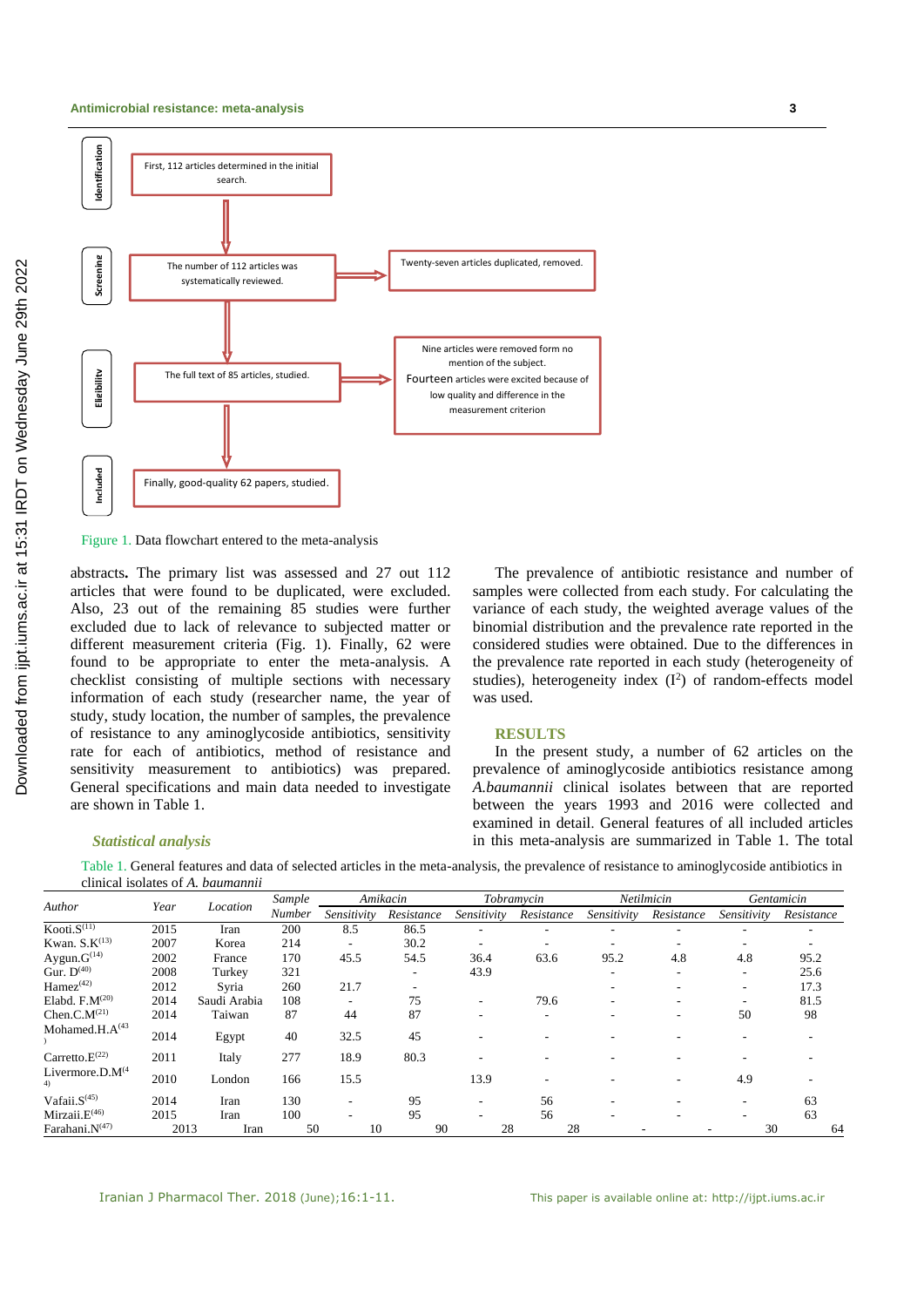| Table 1. Cntd                                         |              |                      |                                |                          |                                    |                                    |                                    |                                                      |                          |                                    |                                    |
|-------------------------------------------------------|--------------|----------------------|--------------------------------|--------------------------|------------------------------------|------------------------------------|------------------------------------|------------------------------------------------------|--------------------------|------------------------------------|------------------------------------|
| Caroline.J.H(37)                                      | 2002         | UK                   | 443                            |                          | 21                                 | $\overline{\phantom{a}}$           | $\overline{\phantom{a}}$           | ÷,                                                   | $\overline{\phantom{a}}$ | $\overline{\phantom{a}}$           | 7.5                                |
| Mostofi.S <sup>(48)</sup>                             | 2011         | Iran                 | 50                             | 10                       | 85                                 | 72                                 | 26                                 | $\overline{\phantom{a}}$                             | $\sim$                   | 36                                 | 61                                 |
| Hashemizadeh.<br>$Z^{(49)}$                           | 2010         | Iran                 | 147                            |                          | 81                                 | $\overline{\phantom{a}}$           | $\overline{\phantom{a}}$           |                                                      |                          | $\overline{\phantom{a}}$           | 78                                 |
| Anguti.G(50)                                          | 2015         | Iran                 | 61                             | 50                       | 38                                 | 50                                 |                                    |                                                      |                          | $\overline{\phantom{a}}$           | 77                                 |
| Cisneros.J. $M(23)$                                   | 2016         | Spanish              | 79                             | 20                       | 80                                 | 10                                 | 60                                 | 61                                                   | 39                       | $\sqrt{2}$                         | 97                                 |
| Scheetz.M.H <sup>(51)</sup><br>Song.J. $Y^{(52)}$     | 2007<br>2007 | <b>USA</b><br>Korea  | 93<br>43                       | 38                       | $\sim$<br>$\overline{\phantom{a}}$ | $\sim$<br>$\overline{\phantom{a}}$ | $\sim$<br>$\overline{\phantom{a}}$ | $\overline{\phantom{a}}$<br>$\overline{\phantom{a}}$ | $\overline{a}$           | $\sim$<br>$\overline{\phantom{a}}$ | $\sim$<br>$\overline{\phantom{a}}$ |
| Noormohamady                                          |              |                      |                                |                          |                                    |                                    |                                    |                                                      |                          |                                    |                                    |
| $Z^{(15)}$                                            | 2014         | Iran                 | 100                            | 21                       | 66                                 | 30                                 | 67                                 |                                                      |                          | 9                                  | 89                                 |
| Karlowsky.JA(38                                       | 2003         | <b>USA</b>           | 7394                           | 80.2                     | 13.8                               |                                    |                                    |                                                      |                          | 49.3                               | 47.9                               |
| $\mathrm{Li} \mathrm{u}.\mathrm{J} \mathrm{Y}^{(53)}$ | 2015         | Taiwan               | 378                            | $\overline{4}$           | 96                                 | 5                                  | 94                                 |                                                      |                          | $\boldsymbol{0}$                   | 100                                |
| Reguero.MT(24)                                        | 2013         | Columbia             | 51                             | $\overline{\phantom{a}}$ | 68                                 |                                    |                                    |                                                      |                          |                                    | 82                                 |
| Dinh Van.T(30)<br>Aliakbarzade.K <sup>(</sup>         | 2014         | Vietnam              | 66                             | $\sim$                   |                                    | 31.7                               | 42.9                               |                                                      |                          | 17.5                               | $\mathbf{1}$                       |
| 54)                                                   | 2014         | Iran                 | 103                            | 17                       | 81                                 | 37                                 | 63                                 |                                                      |                          | 11                                 | 86                                 |
| Karbasizadeh. V<br>18)                                | 2013         | Iran                 | 456                            |                          | 64                                 |                                    |                                    |                                                      |                          |                                    |                                    |
| HernandezTorre<br>s. $A^{(29)}$                       | 2012         | France               | 77                             | 57                       | 13                                 | 57                                 | 31                                 |                                                      |                          |                                    |                                    |
| Talebi<br>Taher.M(19)                                 | 2013         | Iran                 | 51                             | 38                       | 65                                 | ÷,                                 | $\sim$                             |                                                      |                          | 5                                  | 94.2                               |
| Vila.J <sup>(55)</sup>                                | 1993         | Spain                | 54                             | 72                       |                                    | 50                                 |                                    | 66                                                   |                          | 33                                 |                                    |
| Sadeqifard.N <sup>(56)</sup>                          | 2007         | Iran                 | 66                             | 44                       | 56                                 | 48.5                               | 50                                 | 18.2                                                 | 78.8                     |                                    |                                    |
| Nazari                                                | 2014         | Iran                 | 100                            | 30                       | 95                                 | 10                                 | 56                                 |                                                      |                          |                                    | 63                                 |
| Monazam. $A^{(57)}$<br>Sinirtas.M <sup>(58)</sup>     | 2009         | Europe               | 100                            | $\blacksquare$           | 100                                | ä,                                 | 100                                |                                                      |                          |                                    | 100                                |
| Higgins.PG <sup>(59)</sup>                            | 2010         | Europe               | 515                            | 35.7                     | $\sim$                             | $\overline{\phantom{a}}$           | $\sim$                             | $\sim$                                               |                          | $\overline{\phantom{a}}$           | $\overline{\phantom{a}}$           |
| Dizbay.M(25)                                          | 2008         | Turkey               | 66                             | 30.3                     | 63.6                               | $\overline{\phantom{a}}$           | $\overline{\phantom{a}}$           | 51.5                                                 | 30.3                     | $\sim$                             | $\sim$                             |
| Yau. $W^{(26)}$                                       | 2009         | Africa               | 30                             | 20                       | 80                                 | 26.7                               | 73.3                               |                                                      | $\sim$                   | 6.7                                | 93.3                               |
| Saderi.H <sup>(60)</sup>                              | 2016         | Iran                 | 106                            | 2.8                      | 96.2                               | 22.6                               | 73.6                               | $\sim$                                               | $\sim$                   | $\overline{\phantom{a}}$           | 79.2                               |
| Jasemi. $S^{(7)}$<br>Japooninejad.A                   | 2016         | Iran                 | 2382                           | 53.4                     | 40                                 | $\overline{\phantom{a}}$           | $\overline{\phantom{a}}$           | $\overline{\phantom{a}}$                             |                          | 60                                 | 33.4                               |
| $R^{(61)}$                                            | 2014         | Iran                 | 56                             | $\overline{\phantom{a}}$ | 77                                 |                                    | $\sim$                             |                                                      |                          | $\sim$                             | 85.5                               |
| Mirnejad. $R^{(62)}$                                  | 2012         | Iran                 | 500                            | $\overline{\phantom{a}}$ | 90                                 |                                    | 28                                 |                                                      |                          |                                    | 64                                 |
| Hosainijazani.N<br>(63)                               | 2010         | Iran                 | 48                             | ÷,                       | 52                                 |                                    | $\sim$                             |                                                      |                          |                                    | 70.8                               |
| McGowan.JE(41)                                        | 2006         | <b>USA</b>           | 433                            | 56                       | 14                                 |                                    |                                    |                                                      |                          |                                    |                                    |
| Shrestha.S <sup>(64)</sup>                            | 2015         | Nepal                | 122                            | $\overline{\phantom{a}}$ | 98                                 | $\overline{a}$                     | ÷,                                 |                                                      |                          |                                    |                                    |
| Amin<br>Shahidi.M(65)                                 | 2015         | Iran                 | 86                             | $\overline{\phantom{a}}$ | 66.3                               |                                    | 72.1                               |                                                      |                          | $\overline{\phantom{a}}$           | $\sim$                             |
| Shokri.D <sup>(36)</sup>                              | 2015         | Iran                 | 43                             | 65.7                     | 28.6                               |                                    | $\sim$                             |                                                      |                          | 34.3                               | 62.8                               |
| Lowings. M <sup>(66)</sup>                            | 2015         | Africa               | 100                            | ÷,                       | $\tau$                             |                                    |                                    |                                                      |                          | $\sim$                             |                                    |
| Fazeli. H <sup>(67)</sup>                             | 2014         | Iran                 | 121                            | $\overline{\phantom{a}}$ | 87.6                               | ٠                                  | 86.8                               |                                                      |                          |                                    |                                    |
| Ahmadi. KH <sup>(68)</sup>                            | 2014         | Iran                 | 43                             | 14                       | 86                                 | ÷                                  | $\overline{\phantom{a}}$           |                                                      |                          |                                    |                                    |
| Shahcheragi.F <sup>(69</sup>                          | 2009         | Iran                 | 95                             | ÷,                       | 75.7                               | ÷                                  | ÷,                                 |                                                      |                          |                                    | $\sim$                             |
| Kalaatbari<br>Farahani.R(70)                          | 2008         | Iran                 | 48                             | 6.7                      | 80                                 | 10                                 | 68.3                               |                                                      |                          | 58.3                               | 30                                 |
| Afshar<br>Yavari.SH(31)                               | 2016         | Turkey               | 150                            | 22                       | 72                                 | 48                                 | 52                                 | 46                                                   | 54                       | 32                                 | 62                                 |
| Alaee. $\mathbf{N}^{(33)}$                            | 2013         | Iran                 | 84                             | $\sim$                   | $\sim$                             | 52                                 | 43                                 | 41                                                   | 36                       | $\sim$                             | $\sim$                             |
| Ardebili. $A^{(1)}$                                   | 2012         | Iran                 | 65                             |                          | 94                                 |                                    | 62                                 |                                                      |                          |                                    | 86                                 |
| Mirnejad. $R^{(72)}$                                  | 2013         | Iran                 | 400                            | 5                        | 95                                 | 37                                 | 56                                 | $\overline{\phantom{a}}$                             |                          | $27\,$                             | 63                                 |
| Farshadzadeh.<br>$Z^{(73)}$                           | 2015         | Iran                 | 92                             |                          | 86                                 |                                    | 66                                 |                                                      |                          | $\blacksquare$                     | 93                                 |
| Moammadi. $F^{(28)}$                                  | 2014         | Iran                 | 100                            | 5.1                      | 85.6                               | 19.6                               | 80.4                               |                                                      | $\overline{\phantom{a}}$ | 10.3                               | 89.7                               |
| Baran. G(32)                                          | 2008         | Turkey               | 1100                           | 54.4                     | 86.4                               | 35.1                               | 74.2                               | 36.8                                                 | 32.1                     | 73.7                               | 78.8                               |
| Nasrolahei M(74)                                      | 2014         | Iran                 | 100                            | $\overline{\phantom{a}}$ |                                    | ÷.                                 | 83                                 |                                                      | $\overline{a}$           |                                    | 83                                 |
| Bayram Y <sup>(75)</sup><br>Morkel $G^{(76)}$         | 2013         | Turkey               | 377                            | $\sim$                   | 64                                 | ÷,                                 | $\overline{\phantom{a}}$           | $\overline{\phantom{a}}$                             | $\sim$                   |                                    | 94                                 |
| Noreen $H^{(77)}$                                     | 2014<br>2011 | Africa<br><b>USA</b> | 14<br>$\overline{\phantom{a}}$ | 14                       | 86<br>ä,                           |                                    | $\blacksquare$<br>33.9             |                                                      |                          | 14<br>$\sim$                       | 86                                 |
| Kumar $A^{(78)}$                                      | 2014         | India                | 65                             | 32.4                     | $\overline{\phantom{a}}$           | $\sim$                             | $\sim$                             |                                                      |                          | 20.3                               | $\overline{\phantom{a}}$           |

sample size 28,055 was obtained. Drug-resistant rate of *A. baumannii* was obtained to Amikacin (69%), Tobramycin (61%), Netilmicin (35%) and Gentamicin (68%). Clinical isolates of *A.baumannii* showed the most and least sensitivity to Netilmicin antibiotic (57%) and Gentamicin (26%), respectively.

According to Tables 2 and 3, the mean value of prevalence rate of drug resistance to Amikacin in world

obtained to be 69% (0.57%-81%) and the highest intercontinental drug-resistance rates of *A. baumannii* to Amikacin were observed in Asia (76%), Tobramycin in Africa (73%), and Gentamicin in Africa (93%). However, the lowest rates of resistance were reported to Amikacin in America (14%), to Tobramycin in Europe (63%) and to Gentamycin in America (48%). Considering Iran, *A. baumannii* drug resistance to Amikacin in Iran was reported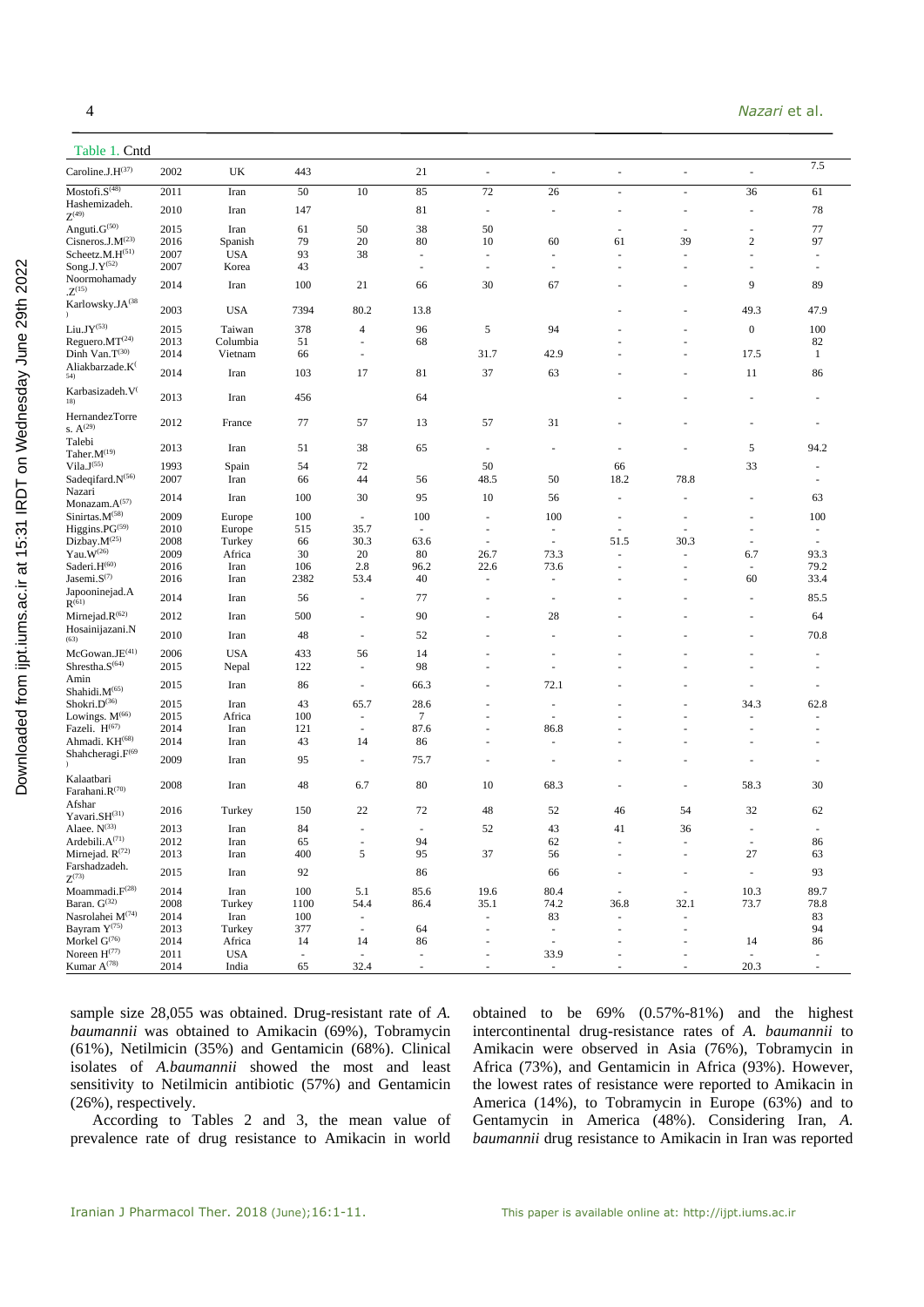Table 2. The total rate of resistance and sensitivity *of A. baumannii* to aminoglycosides, according to the studies were included in the meta-analysis.

| P for<br><i>Heterogeneity</i> | Homogeneity<br>Index $I^2(\% )$ | Confidence<br>interval 95%<br>$(CI\%95)$ | Prevalence | Study<br>number | Sensitivity or<br>Resistance | Aminoglycoside antibiotics |
|-------------------------------|---------------------------------|------------------------------------------|------------|-----------------|------------------------------|----------------------------|
| 0.000                         | 99.9                            | $0.57 - 0.81$                            | 0.69       | 49              | R                            | Amikacin                   |
| 0.000                         | 99.7                            | $0.18 - 0.43$                            | 0.30       | 36              | S                            |                            |
| 0.000                         | 98.3                            | $0.52 - 0.71$                            | 0.61       | 30              | R                            |                            |
| 0.000                         | 96.8                            | $0.25 - 0.40$                            | 0.33       | 23              | S                            | Tobramycin                 |
| 0.00                          | 99.2                            | $0.11 - 0.59$                            | 0.35       |                 | R                            | Netilmicin                 |
| 0.000                         | 99.2                            | $0.32 - 0.82$                            | 0.57       | 8               | S                            |                            |
| 0.000                         | 99.8                            | $0.57 - 0.80$                            | 0.68       | 38              | R                            |                            |
| 0.000                         | 99.8                            | $0.12 - 0.39$                            | 0.26       | 23              | S                            | Gentamicin                 |

Table 3. The frequency distribution of *A. baumannii* resistance to aminoglycosides according to the study location and continent in the meta-analysis.

| $P$ value | Homogeneity index<br>$I^2(\% )$ | Confidence interval 95%<br>$(CI\%95)$ | Prevalence | Sensitivity<br>or Resistance | Continent | Aminoglycoside<br>antibiotics |
|-----------|---------------------------------|---------------------------------------|------------|------------------------------|-----------|-------------------------------|
| 0.000     | 98.0                            | $-0.03 - 0.90$                        | 0.44       | $\mathbb{R}$                 | Africa    |                               |
| 0.252     | 27.4                            | $0.12 - 0.34$                         | 0.23       | S                            |           | Amikacin                      |
| 0.907     | 0.00                            | $0.13 - 0.15$                         | 0.14       | $\mathbb{R}$                 | America   |                               |
| 0.000     | 98.8                            | $0.36 - 0.81$                         | 0.58       | $\mathbf S$                  |           |                               |
| 0.000     | 98.9                            | $0.69 - 0.83$                         | 0.76       | $\mathbb{R}$                 | Asia      |                               |
| 0.000     | 99.1                            | $0.16 - 0.36$                         | 0.26       | $\mathbf S$                  |           |                               |
| 0.001     | 99.8                            | $0.19 - 0.98$                         | 0.59       | $\mathbb{R}$                 |           |                               |
| 0.000     | 96.1                            | $0.22 - 0.49$                         | 0.36       | $\mathbf S$                  | Europe    |                               |
|           | $\boldsymbol{0}$                | $0.57 - 0.89$                         | 0.73       | ${\mathbb R}$                | Africa    |                               |
|           | $\mathbf{0}$                    | $0.11 - 0.43$                         | 0.27       | S                            |           | Tobramycin                    |
|           |                                 |                                       |            | ${\bf R}$                    |           |                               |
|           |                                 |                                       |            | S                            | America   |                               |
| 0.000     | 97.2                            | $0.53 - 0.72$                         | 0.63       | ${\mathbb R}$                | Asia      |                               |
| 0.000     | 97.3                            | $0.24 - 0.42$                         | 0.33       | S                            |           |                               |
| 0.000     | 99.1                            | $0.18 - 1.10$                         | 0.64       | ${\mathbb R}$                |           |                               |
| 0.000     | 96.1                            | $0.12 - 0.53$                         | 0.32       | $\mathbf S$                  | Europe    |                               |
| 0.000     | 99.5                            | $0.84 - 1.02$                         | 0.93       | R                            | Africa    |                               |
|           | $\Omega$                        | $-0.02 - 0.16$                        | 0.07       | $\mathbf S$                  |           |                               |
| 0.000     | 0.00                            | $0.47 - 0.49$                         | 0.48       | ${\mathbb R}$                | America   |                               |
|           | $\Omega$                        | $0.48 - 0.50$                         | 0.49       | S                            |           | Gentamicin                    |
| 0.000     | 99.8                            | $0.57 - 0.84$                         | 0.70       | R                            |           |                               |
| 0.000     | 99.0                            | $0.18 - 0.47$                         | 0.32       | S                            | Asia      |                               |
| 0.000     | 99.7                            | $0.00 - 1.00$                         | 0.50       | ${\mathbb R}$                |           |                               |
| 0.000     | 86.6                            | $0.02 - 0.13$                         | 0.07       | S                            | Europe    |                               |

to be 77% (68% to 85%) which is very high in comparison to other studied countries. Also, according to the results, the highest sensitivity to Amikacin has been recorded in America, while the lowest sensitivity to Gentamicin was obtained in Europe and Africa.

### **DISCUSSION**

The objective of this work was to determine the prevalence rate of antibiotic resistance among clinical isolates of *A. baumannii* to the group of aminoglycoside antibiotics in Iran and rest of the world using a systematic review method and meta-analysis. According to our results, the drug resistance rate of *A. baumannii* to Amikacin was obtained to be high (69%), which was almost similar in Iran and other countries (Table 1). The results of different studies conducted in Iran are as follows: Noormohammady (66%) [15], Kooti (86.5%) [11], Vafaee (95%) [16], Farahani (90%) [17], Karbasizadeh (64%) [18], Talebi Taher (65%) [19]). Also, the similar results were obtained in countries other than Iran as follows: Aygün in Turkey (54.4%) [14], Elebd in Saudi Arabia (75%) [20] Chen in Taiwan (87%) [21], Carretto in Italy (80.3%) [22], Cisnoros in Spain (80%) [23], Reguero in Colombia (68%) [24], Dizbay in (63.6 %) [25], Yau in Africa (80%) [26] (Diagram 1). In addition, the rate of antibiotic resistance to Amikacin in Iran (77%) compared to developed countries in America (28%), was obtained to be considerably high. Different factors may influence such a difference such as self-medication by patients, incomplete period of treatment, uncontrolled prescribing of antibiotics by physicians and health providers, receiving high or inadequate drug doses, unavailability of high quality drugs, reliance on empirical treatment, poor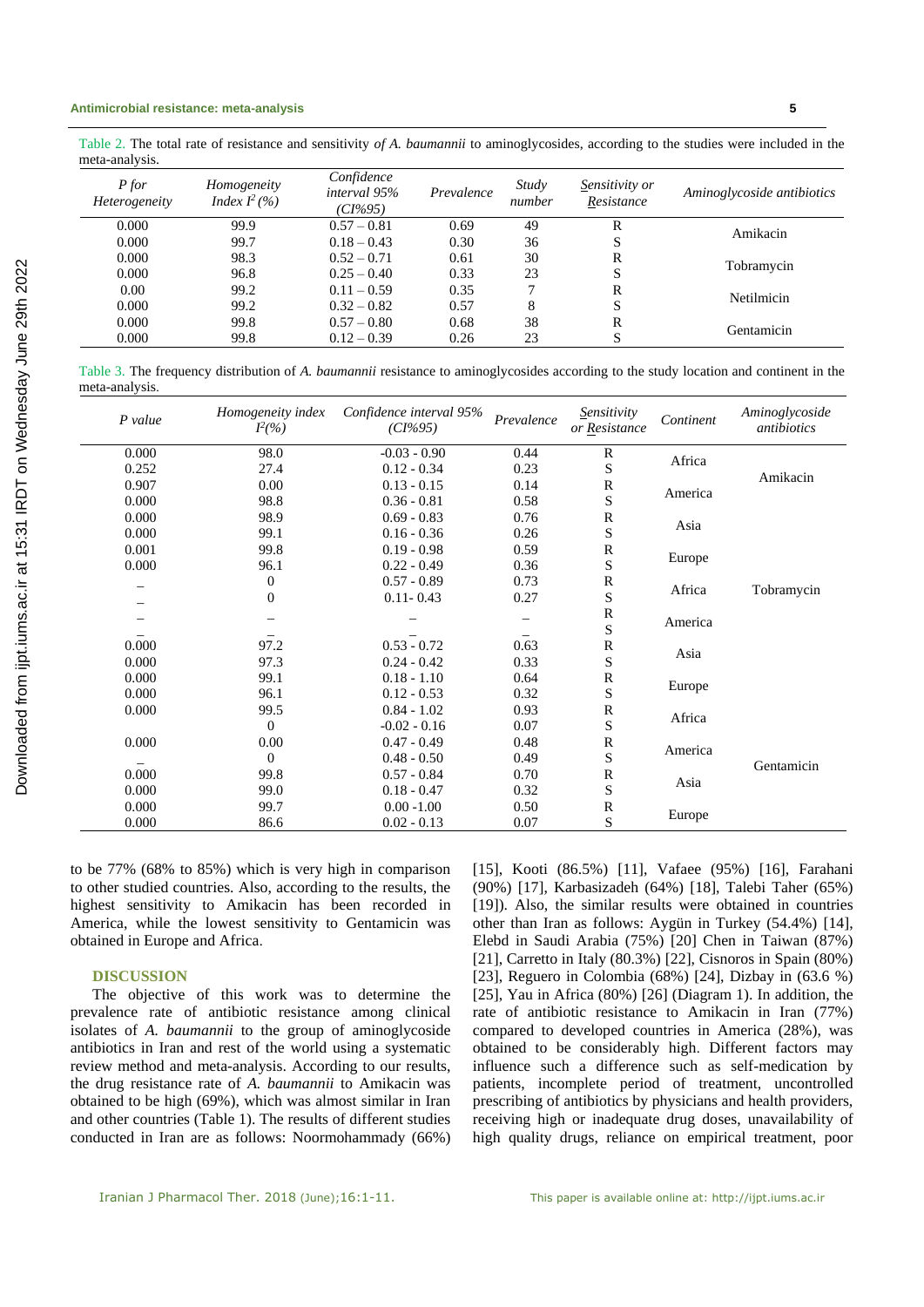| Study<br>ID                                    | ES (95% CI)       | $\%$<br>Weight |
|------------------------------------------------|-------------------|----------------|
| $\mathbf{1}$                                   |                   |                |
| Sadeqifa (2007)                                | 0.56(0.44, 0.68)  | 2.02           |
| Kalaatba (2008)                                | 0.80(0.69, 0.91)  | 2.02           |
| Shahcher (2009)                                | 0.76(0.67, 0.84)  | 2.04           |
| Hashemiz (2010)                                | 0.81(0.75, 0.87)  | 2.05           |
| Hosainij (2010)                                | 0.52(0.38, 0.66)  | 2.00           |
| Mostofi. (2011)                                | 0.85(0.75, 0.95)  | 2.03           |
| Mirnejad (2012)                                | 0.90(0.87, 0.93)  | 2.06           |
| Ardebili (2012)                                | 0.94(0.88, 1.00)  | 2.05           |
| Farahani (2013)                                | 0.90(0.82, 0.98)  | 2.04           |
| Karbasiz (2013)                                | 0.64(0.60, 0.68)  | 2.05           |
| Talebi T (2013)                                | 0.65(0.52, 0.78)  | 2.01           |
|                                                |                   | 2.06           |
| Mirnejad (2013)                                | 0.95(0.93, 0.97)  |                |
| Vafaii.S (2014)                                | 0.95(0.91, 0.99)  | 2.05           |
| Noormoha (2014)                                | 0.66(0.57, 0.75)  | 2.04           |
| Aliakbar (2014)                                | 0.81(0.73, 0.89)  | 2.04           |
| Nazari M (2014)                                | 0.95(0.91, 0.99)  | 2.05           |
| Japoonin (2014)                                | 0.77(0.66, 0.88)  | 2.03           |
| Fazeli. (2014)                                 | 0.88(0.82, 0.93)  | 2.05           |
| Ahmadi. (2014)                                 | 0.86(0.76, 0.96)  | 2.03           |
| Mohammad (2014)                                | 0.86(0.79, 0.92)  | 2.05           |
| Kooti.S (2015)                                 | 0.87(0.82, 0.91)  | 2.05           |
| Mirzaii. (2015)                                | 0.95(0.91, 0.99)  | 2.05           |
| Anguti.G (2015)                                | 0.38(0.26, 0.50)  | 2.02           |
| Amin Sha (2015)                                | 0.66(0.56, 0.76)  | 2.03           |
| Shokri.D (2015)                                | 0.29(0.15, 0.42)  | 2.01           |
| Farshadz (2015)                                | 0.86(0.79, 0.93)  | 2.05           |
| Saderi.H (2016)                                | 0.96(0.93, 1.00)  | 2.06           |
| Jasemi.S (2016)                                | 0.40(0.38, 0.42)  | 2.06           |
| Subtotal (I-squared = $98.8\%$ , p = 0.000)    | 0.77(0.68, 0.85)  | 57.10          |
| $\overline{c}$                                 |                   |                |
| Aygun.G (2002)                                 | 0.54(0.47, 0.62)  | 2.04           |
| Caroline (2002)                                | 0.21(0.17, 0.25)  | 2.06           |
| Karlowsk (2003)                                | 0.14(0.13, 0.15)  | 2.06           |
| McGowan. (2006)                                | 0.14(0.11, 0.17)  | 2.06           |
| Kwan. S. (2007)                                | 0.30(0.24, 0.36)  | 2.05           |
| Dizbay.M (2008)                                | 0.64(0.52, 0.75)  | 2.02           |
| Baran. G (2008)                                | 0.86(0.84, 0.88)  | 2.06           |
| Sinirtas (2009)                                | 1.00(1.00, 1.00)  | 2.06           |
| Yau. W (2009)                                  | 0.80(0.66, 0.94)  | 2.00           |
| Carretto (2011)                                |                   | 2.05           |
| Hernande (2012)                                | 0.80(0.76, 0.85)  | 2.04           |
|                                                | 0.13(0.05, 0.21)  |                |
| Reguero. (2013)                                | 0.68(0.55, 0.81)  | 2.01           |
| Bayram Y (2013)                                | 0.64(0.59, 0.69)  | 2.05           |
| Elabd. F (2014)                                | 0.75(0.67, 0.83)  | 2.04           |
| Chen.C.M (2014)                                | 0.87(0.80, 0.94)  | 2.05           |
| Mohamed. (2014)                                | 0.45(0.30, 0.60)  | 1.99           |
| Liu.JY (2015)                                  | 0.96 (0.94, 0.98) | 2.06           |
| Shrestha (2015)                                | 0.98(0.96, 1.00)  | 2.06           |
| Lowings. (2015)                                | 0.07(0.02, 0.12)  | 2.05           |
| Cisneros $(2016)$                              | 0.80(0.71, 0.89)  | 2.04           |
| Afshar Y (2016)                                | 0.72(0.65, 0.79)  | 2.04           |
| Subtotal (I-squared = $100.0\%$ , p = 0.000)   | 0.59(0.38, 0.81)  | 42.90          |
| Overall (I-squared = $99.9\%$ , p = 0.000)     | 0.69(0.57, 0.81)  | 100.00         |
|                                                |                   |                |
| NOTE: Weights are from random effects analysis |                   |                |

Diagram 1. Prevalence of resistance to Amikacin in clinical isolates of *A. baumannii* according to the location study (code 1: Iran and code 2: other parts of the world) based on the random-effects model. The midpoint of each line segment represents the estimate of the prevalence. The length of the segment indicates the 15% confidence interval in each study. Rhombic mark indicates the prevalence rate for all the studies.

hygiene conditions, low socioeconomic level and etc. which are most prevalent in developing countries. Given to these results it seems that the rate of *A. baumannii* resistance to aminoglycosides is rapidly increasing. Thus, it is necessary to take strict measurements in order to prevent and combat drug-resistance. Our findings also show that the drugresistant rate of *A.baumannii* to Tobramycin (Diagram 2) was 61% worldwide, while this rate in Iran was obtained to be 59%. Accordingly the finding of studies in Iran were reported by Vafaii (56%) [16], Mizrahi (56%) [27], Noor Mohammady (67%) [15] and Mohammad (80.4%) [28], and in other countries the results of the studies are as follows: Amgun in Turkey (63.6%) [14], Hernandez Torres in France (31%) (31%) [29], Cisnoros in Spain (60%) [23], Dinah Van in Vietnam (42.9%) [30], Afsharyavari in Turkey (52%) [31]. The drug resistance rate of *A.baumannii* to Netilmicin was found to be 35% worldwide, while this rate is estimated to be 27% in Iran Similar results were obtained in other studies by Baran in Turkey (62.1 %) [32], Alaei in Iran (36%) [33], Afsharyavari in Turkey (54%) [31], Dizbay in Turkey (30.3%) [25] and Cisnoros in Spain (39%) [23].

The drug resistance rate of *A.baumannii* clinical isolates in terms of Gentamicin is reported to be 68.5% (57%-80%) in worlwide), which is similar to those reported in Iran and rest of the world (Diagram 4). These results were obtained from the studies from Vafaii (63%) [16], Mirzaii (63%)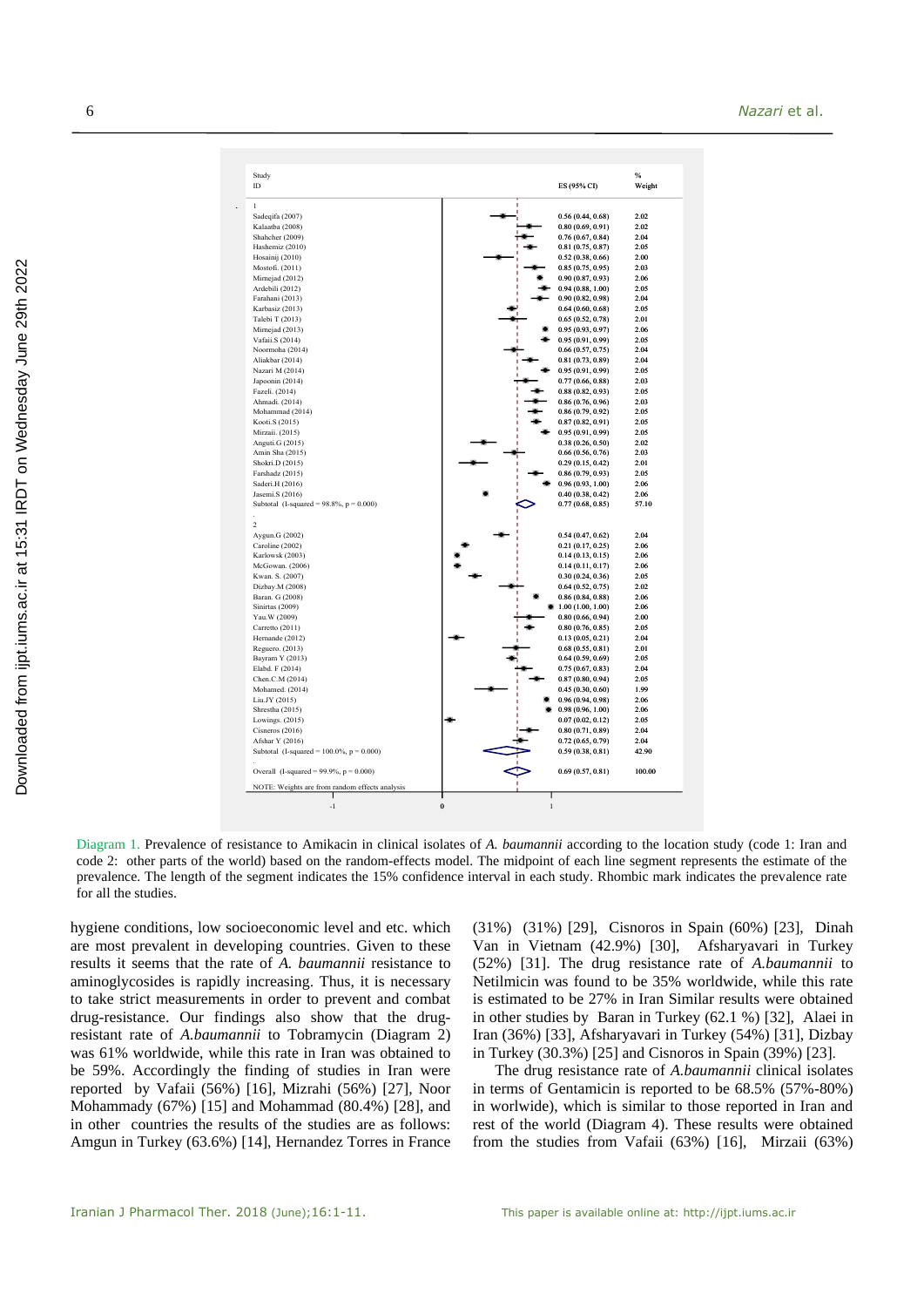| Study<br>ID                                    | ES (95% CI)                      | $\frac{0}{0}$<br>Weight |
|------------------------------------------------|----------------------------------|-------------------------|
| 1                                              |                                  |                         |
| Sadeqifa (2007)                                | 0.50(0.38, 0.62)                 | 3.26                    |
| Kalaatba (2008)                                | 0.68(0.55, 0.81)                 | 3.23                    |
| Mostofi. (2011)                                | 0.26(0.14, 0.38)                 | 3.26                    |
| Mirnejad (2012)                                | 0.28(0.24, 0.32)                 | 3.42                    |
| Ardebili (2012)                                | 0.62(0.50, 0.74)                 | 3.27                    |
| Farahani (2013)                                | 0.28(0.16, 0.40)                 | 3.25                    |
| Alaee. N (2013)                                | 0.43(0.32, 0.54)                 | 3.30                    |
| Mirnejad (2013)                                | 0.56(0.51, 0.61)                 | 3.41                    |
| Vafaii.S (2014)                                | 0.56(0.46, 0.66)                 | 3.32                    |
| Noormoha (2014)                                | 0.67(0.58, 0.76)                 | 3.33                    |
| Aliakbar (2014)                                | 0.63(0.54, 0.72)                 | 3.33                    |
| Nazari M (2014)                                | 0.56(0.46, 0.66)                 | 3.32                    |
| Fazeli. (2014)                                 | 0.87(0.81, 0.93)                 | 3.39                    |
| Mohammad (2014)                                | 0.80(0.73, 0.88)                 | 3.36                    |
| Nasrolahei M (2014)                            | 0.83(0.76, 0.90)                 | 3.37                    |
| Mirzaii. (2015)                                | 0.56(0.46, 0.66)                 | 3.32                    |
| Amin Sha (2015)                                | 0.72(0.63, 0.82)                 | 3.33                    |
| Farshadz (2015)                                | 0.66(0.56, 0.76)                 | 3.32                    |
| Saderi.H (2016)                                | 0.74(0.65, 0.82)                 | 3.35                    |
| Subtotal (I-squared = $96.2\%$ , p = 0.000)    | 0.59(0.49, 0.69)                 | 63.18                   |
| $\overline{2}$                                 |                                  |                         |
| Aygun.G (2002)                                 | 0.64(0.56, 0.71)                 | 3.37                    |
| Gur. D (2008)                                  | 0.44(0.38, 0.49)                 | 3.40                    |
| Baran. G (2008)                                | 0.74(0.72, 0.77)                 | 3.43                    |
| Sinirtas (2009)                                | $\blacksquare$ 1.00 (1.00, 1.00) | 3.44                    |
| Yau.W (2009)                                   | 0.73(0.57, 0.89)                 | 3.15                    |
| Hernande (2012)                                | 0.31(0.21, 0.41)                 | 3.31                    |
| Elabd. F (2014)                                | 0.80(0.72, 0.87)                 | 3.37                    |
| Dinh Van $(2014)$                              | 0.43(0.31, 0.55)                 | 3.26                    |
| Liu.JY (2015)                                  | 0.94(0.92, 0.96)                 | 3.43                    |
| Cisneros $(2016)$                              | 0.60(0.49, 0.71)                 | 3.30                    |
| Afshar Y (2016)                                | 0.52(0.44, 0.60)                 | 3.36                    |
| Subtotal (I-squared = $99.3\%$ , p = 0.000)    | 0.65(0.53, 0.78)                 | 36.82                   |
| Overall (I-squared = $99.3\%$ , p = 0.000)     | 0.61(0.52, 0.71)                 | 100.00                  |
| NOTE: Weights are from random effects analysis |                                  |                         |
| $\bf{0}$<br>$-1$                               | 1                                |                         |

Downloaded from ijpt.iums.ac.ir at 15:31 IRDT on Wednesday June 29th 2022 [Downloaded from ijpt.iums.ac.ir at 15:31 IRDT on Wednesday June 29th 2022](http://ijpt.iums.ac.ir/article-1-316-en.html)

Diagram 2. Prevalence of resistance to Tobramycin in clinical isolates of *A. baumannii* according to the location study (code 1: Iran and code 2: other parts of the world) based on the random-effects model. The midpoint of each line segment represents the estimate of the prevalence. The length of the segment indicates the 15% confidence interval in each study. Rhombic mark indicates the prevalence rate for all the studies.

[27], Farahani (64%) [17], Saderi (79.2%) [34], Hosseini jazani (70.8%) [35) and Shokri in Iran (62.5%) [36), and Caroline in America (43%) [37], Karlowsky in America (47.9%) [38], Yau in Africa (93.3%) [26], Aygün in Turkey (95.2%) [14], Afsharyavari (62%) [31], Baran in Turkey (78.8%) [32], Reguero in Colombia (82%) [24], and Elebd in Saudi Arabia (81.5%) [20]. Due to high resistance of *A.baumannii* to Amikacin, Tobramycin, and Gentamicin, prescribing these antibiotics to treat *A. baumannii* is not recommended. Although, studies by Khalat Barry Farahani in Iran [39] and Gur Goor in Turkey [40] reported this rate 30% and 25.6% respectively, but the resistance rate is still high.

According to the results, clinical isolates of *A. baumannii* showed the highest sensitivity to Netilmicin (57%), while this sensitivity was the least to Gentamicin (26%) (Diagram 3). In addition, the highest and lowest resistance to Amikacin was observed in countries from Asia (77%) and America (28%), respectively. Considering Tobramycin, the highest resistance rate was reported in Africa (73%) and Europe (41%), respectively, while the lowest resistance rate are found to be Gentamicin in Africa (93%) and Europe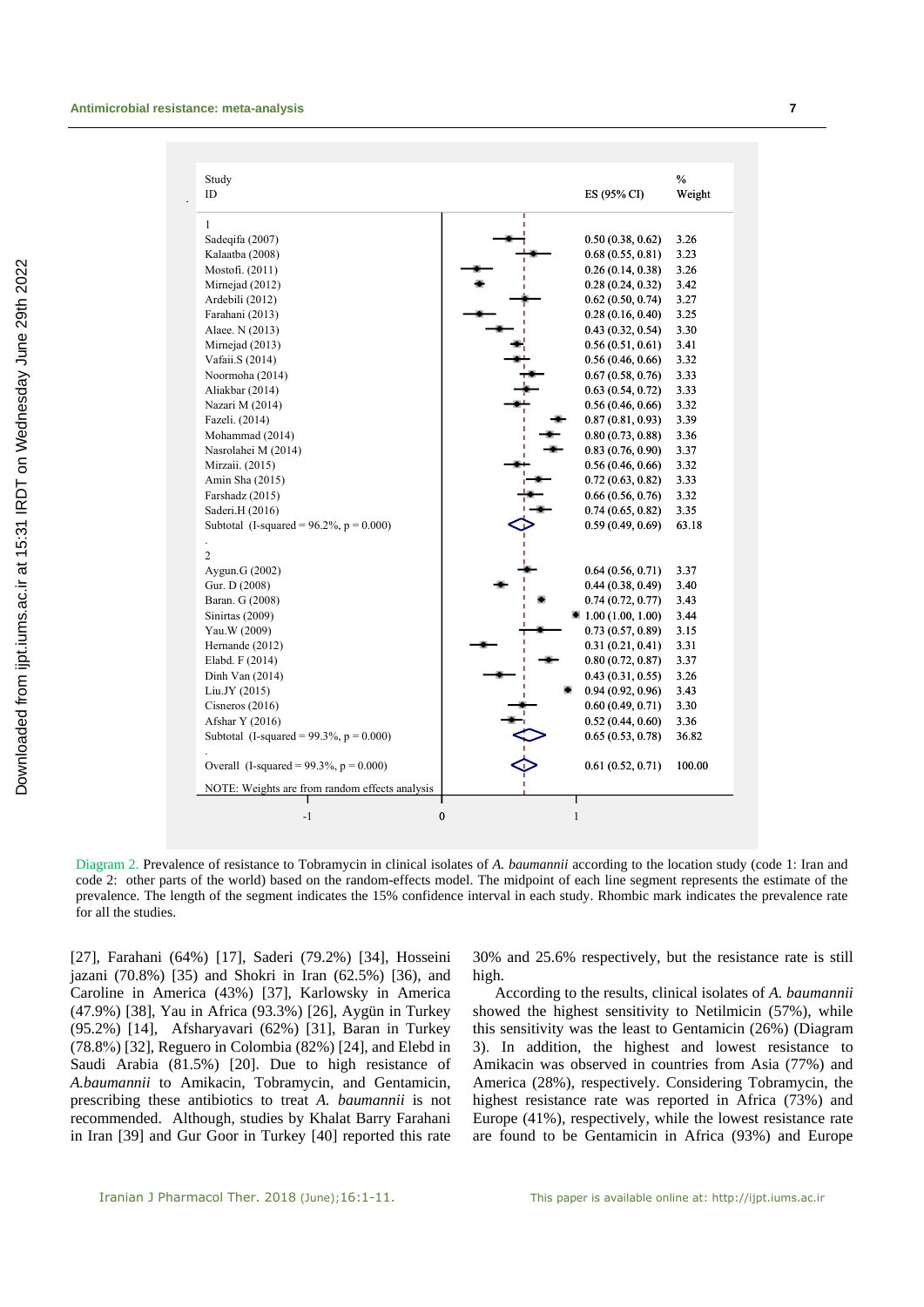

Diagram 3. Prevalence of resistance to Netilmicin in clinical isolates of *A. baumannii* according to the location study (code 1: Iran and code 2: other parts of the world) based on the random-effects model. The midpoint of each line segment represents the estimate of the prevalence. The length of the segment indicates the 15% confidence interval in each study. Rhombic mark indicates the prevalence rate for all the studies.

(61%), respectively. Putting the results together, the highest drug sensitivity is reported for Amikacin in clinical isolates from America continent and the least sensitivity to Gentamicin in Europe and Africa continents. In contrast to the results obtained by most of the studies, low resistance rate of *A. baumannii* to Netilmicin, Amikacin, Tobramycin, and Gentamicin have been reported only in few studies of Kwan in Korea [13], Caroline in the Kingham State [37], Karlwosky in America [38], Mc Gowan in America [41] and Herna´ndez-Torres in France [29]. We assume that this low resistance rate may be due to low consuming amount and minor amount prescription of these antibiotics and/or because of the few numbers of studies has been conducted in these regions.

### **CONCLUSION**

Altogether, in all conducted studies the resistance rate of A. baumannii to aminoglycosides have been reported to be high all around the world. Thus, our findings strongly suggest that new strategies should be implemented in order to prevent acquiring drug resistance by *A. baumannii*. Also, prescription of aminoglycosides to treat this infection should be revisited.

### **ACKNOWLEDGMENTS**

The authors would like to thank Deputy of Research and Technology of Ilam University of Medical Sciences, Iran.

### **CONFLICT OF INTEREST**

Authors want to declare that they have no conflict of interests.

#### **REFERENCES**

- 1. Opazo A, Domínguez M, Bello H, Amyes SG, González-Rocha G. OXA-type carbapenemases in Acinetobacter baumannii in South America. J Infect Develop Countr 2011;6(04):311-6.
- 2. Peleg AY, Seifert H, Paterson DL. Acinetobacter baumannii: emergence of a successful pathogen. Clin Microbiol Rev 2008;21(3):538-82.
- 3. Murray PR BE, Pfaller MA. Manual of Clinical Microbiology. ed t, editor. Washington,D.C: ASM Press; 1999.
- 4. Bauernfeind A, Kljucar S, Jungwirth R. Overview of antibiotic resistance problems in Acinetobacter spp. J Med Microbiol 1997;46:726-8.
- 5. Fagon JY, Chastre J, Domart Y, Trouillet JL, Gibert C. Mortality due to ventilator-associated pneumonia or colonization with Pseudomonas or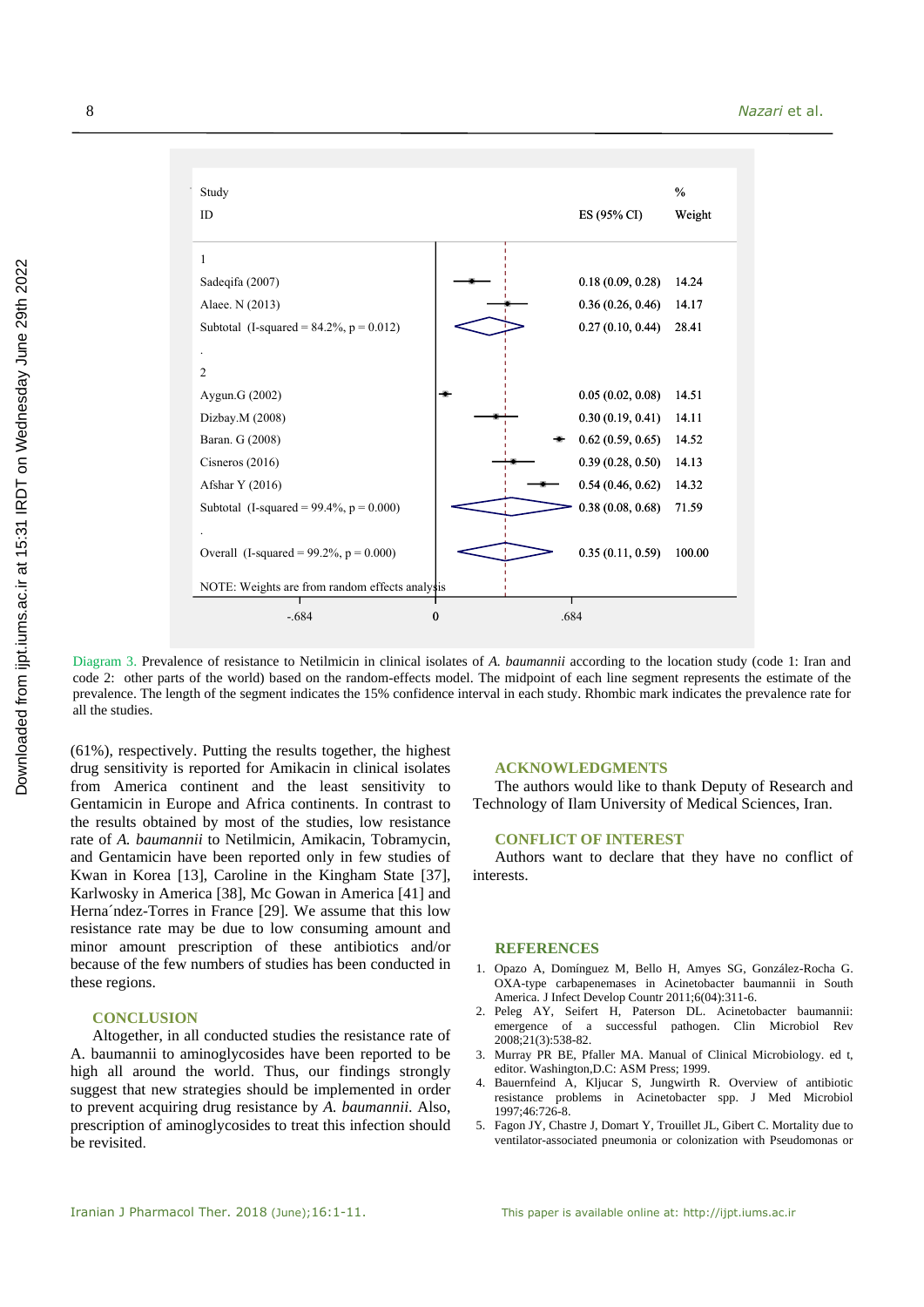| ID                                                                                                                                                                                                                                                                                                                                                                                                                                                                                                                                                                                                                                                                                            | ES (95% CI)          | %<br>Weight |
|-----------------------------------------------------------------------------------------------------------------------------------------------------------------------------------------------------------------------------------------------------------------------------------------------------------------------------------------------------------------------------------------------------------------------------------------------------------------------------------------------------------------------------------------------------------------------------------------------------------------------------------------------------------------------------------------------|----------------------|-------------|
| $\mathbf{1}$<br>Kalaatba (2008)                                                                                                                                                                                                                                                                                                                                                                                                                                                                                                                                                                                                                                                               |                      |             |
| Hashemiz (2010)<br>Hosainij (2010)<br>Mostofi. (2011)<br>Mirnejad (2012)<br>Ardebili (2012)<br>Farahani (2013)<br>Mirnejad (2013)<br>Vafaii.S (2014)<br>Aliakbar (2014)<br>Nazari M (2014)<br>Japoonin (2014)<br>Mohammad (2014)<br>Nasrolahei M (2014)<br>Mirzaii. (2015)<br>Anguti.G (2015)<br>Shokri.D (2015)<br>Farshadz (2015)<br>Saderi.H (2016)<br>Jasemi.S (2016)<br>Subtotal (I-squared = $98.6\%$ , p = 0.000)<br>Aygun.G (2002)<br>Caroline (2002)<br>Karlowsk (2003)<br>Gur. D (2008)<br>Baran. G (2008)<br>Sinirtas (2009)<br>Yau. W (2009)<br>Bpharm.A (2012)<br>Reguero. (2013)<br>Bayram Y (2013)<br>Elabd. F (2014)<br>Chen.C.M (2014)<br>Dinh Van (2014)<br>Afshar Y (2016) |                      |             |
| Talebi T (2013)<br>Noormoha (2014)<br>$\overline{c}$<br>Liu.JY (2015)<br>Cisneros $(2016)$                                                                                                                                                                                                                                                                                                                                                                                                                                                                                                                                                                                                    | 0.30(0.17, 0.43)     | 2.57        |
|                                                                                                                                                                                                                                                                                                                                                                                                                                                                                                                                                                                                                                                                                               | 0.78(0.71, 0.85)     | 2.64        |
|                                                                                                                                                                                                                                                                                                                                                                                                                                                                                                                                                                                                                                                                                               | 0.71(0.58, 0.84)     | 2.58        |
|                                                                                                                                                                                                                                                                                                                                                                                                                                                                                                                                                                                                                                                                                               | 0.61(0.47, 0.75)     | 2.57        |
|                                                                                                                                                                                                                                                                                                                                                                                                                                                                                                                                                                                                                                                                                               | 0.64(0.60, 0.68)     | 2.65        |
|                                                                                                                                                                                                                                                                                                                                                                                                                                                                                                                                                                                                                                                                                               | 0.86(0.78, 0.94)     | 2.63        |
|                                                                                                                                                                                                                                                                                                                                                                                                                                                                                                                                                                                                                                                                                               | 0.64(0.51, 0.77)     | 2.57        |
|                                                                                                                                                                                                                                                                                                                                                                                                                                                                                                                                                                                                                                                                                               | 0.94(0.88, 1.01)     | 2.64        |
|                                                                                                                                                                                                                                                                                                                                                                                                                                                                                                                                                                                                                                                                                               | 0.63(0.58, 0.68)     | 2.65        |
|                                                                                                                                                                                                                                                                                                                                                                                                                                                                                                                                                                                                                                                                                               | 0.63(0.54, 0.72)     | 2.62        |
|                                                                                                                                                                                                                                                                                                                                                                                                                                                                                                                                                                                                                                                                                               | 0.89(0.83, 0.95)     | 2.64        |
|                                                                                                                                                                                                                                                                                                                                                                                                                                                                                                                                                                                                                                                                                               | 0.86(0.79, 0.93)     | 2.64        |
|                                                                                                                                                                                                                                                                                                                                                                                                                                                                                                                                                                                                                                                                                               | 0.63(0.54, 0.72)     | 2.62        |
|                                                                                                                                                                                                                                                                                                                                                                                                                                                                                                                                                                                                                                                                                               | 0.86(0.76, 0.95)     | 2.62        |
|                                                                                                                                                                                                                                                                                                                                                                                                                                                                                                                                                                                                                                                                                               | 0.90(0.84, 0.96)     | 2.64        |
|                                                                                                                                                                                                                                                                                                                                                                                                                                                                                                                                                                                                                                                                                               | 0.83(0.76, 0.90)     | 2.63        |
|                                                                                                                                                                                                                                                                                                                                                                                                                                                                                                                                                                                                                                                                                               | 0.63(0.54, 0.72)     | 2.62        |
|                                                                                                                                                                                                                                                                                                                                                                                                                                                                                                                                                                                                                                                                                               | 0.77(0.66, 0.88)     | 2.60        |
|                                                                                                                                                                                                                                                                                                                                                                                                                                                                                                                                                                                                                                                                                               | 0.63(0.48, 0.77)     | 2.55        |
|                                                                                                                                                                                                                                                                                                                                                                                                                                                                                                                                                                                                                                                                                               | 0.93(0.88, 0.98)     | 2.65        |
|                                                                                                                                                                                                                                                                                                                                                                                                                                                                                                                                                                                                                                                                                               | 0.79(0.71, 0.87)     | 2.63        |
|                                                                                                                                                                                                                                                                                                                                                                                                                                                                                                                                                                                                                                                                                               | 0.33(0.32, 0.35)     | 2.66        |
|                                                                                                                                                                                                                                                                                                                                                                                                                                                                                                                                                                                                                                                                                               | 0.72(0.61, 0.83)     | 57.63       |
|                                                                                                                                                                                                                                                                                                                                                                                                                                                                                                                                                                                                                                                                                               |                      |             |
|                                                                                                                                                                                                                                                                                                                                                                                                                                                                                                                                                                                                                                                                                               |                      |             |
|                                                                                                                                                                                                                                                                                                                                                                                                                                                                                                                                                                                                                                                                                               | 0.95(0.92, 0.98)     | 2.66        |
|                                                                                                                                                                                                                                                                                                                                                                                                                                                                                                                                                                                                                                                                                               | 0.43(0.38, 0.48)     | 2.65        |
|                                                                                                                                                                                                                                                                                                                                                                                                                                                                                                                                                                                                                                                                                               | 0.48(0.47, 0.49)     | 2.66        |
|                                                                                                                                                                                                                                                                                                                                                                                                                                                                                                                                                                                                                                                                                               | 0.26(0.21, 0.30)     | 2.65        |
|                                                                                                                                                                                                                                                                                                                                                                                                                                                                                                                                                                                                                                                                                               |                      |             |
|                                                                                                                                                                                                                                                                                                                                                                                                                                                                                                                                                                                                                                                                                               | 0.79(0.76, 0.81)     | 2.66        |
|                                                                                                                                                                                                                                                                                                                                                                                                                                                                                                                                                                                                                                                                                               | 0.10(0.04, 0.16)     | 2.65        |
|                                                                                                                                                                                                                                                                                                                                                                                                                                                                                                                                                                                                                                                                                               | 0.93(0.84, 1.02)     | 2.62        |
|                                                                                                                                                                                                                                                                                                                                                                                                                                                                                                                                                                                                                                                                                               | 0.17(0.13, 0.22)     | 2.65        |
|                                                                                                                                                                                                                                                                                                                                                                                                                                                                                                                                                                                                                                                                                               | 0.82(0.71, 0.93)     | 2.60        |
|                                                                                                                                                                                                                                                                                                                                                                                                                                                                                                                                                                                                                                                                                               | 0.90(0.87, 0.93)     | 2.66        |
|                                                                                                                                                                                                                                                                                                                                                                                                                                                                                                                                                                                                                                                                                               | 0.81(0.74, 0.89)     | 2.63        |
|                                                                                                                                                                                                                                                                                                                                                                                                                                                                                                                                                                                                                                                                                               | 0.98(0.95, 1.01)     | 2.66        |
|                                                                                                                                                                                                                                                                                                                                                                                                                                                                                                                                                                                                                                                                                               | $0.01$ (-0.01, 0.03) | 2.66        |
|                                                                                                                                                                                                                                                                                                                                                                                                                                                                                                                                                                                                                                                                                               | 1.00(1.00, 1.00)     | 2.66        |
|                                                                                                                                                                                                                                                                                                                                                                                                                                                                                                                                                                                                                                                                                               | 0.97(0.93, 1.01)     | 2.66        |
|                                                                                                                                                                                                                                                                                                                                                                                                                                                                                                                                                                                                                                                                                               | 0.62(0.54, 0.70)     | 2.63        |
| Subtotal (I-squared = $99.9\%$ , p = 0.000)                                                                                                                                                                                                                                                                                                                                                                                                                                                                                                                                                                                                                                                   | 0.64(0.46, 0.82)     | 42.37       |
| Overall (I-squared = $99.8\%$ , p = 0.000)                                                                                                                                                                                                                                                                                                                                                                                                                                                                                                                                                                                                                                                    | 0.68(0.57, 0.80)     | 100.00      |
| NOTE: Weights are from random effects analysis                                                                                                                                                                                                                                                                                                                                                                                                                                                                                                                                                                                                                                                |                      |             |

Diagram 4. Prevalence of resistance to Gentamicin in clinical isolates of *A. baumannii* according to the location study (code 1: Iran and code 2: other parts of the world) based on the random-effects model. The midpoint of each line segment represents the estimate of the prevalence. The length of the segment indicates the 15% confidence interval in each study. Rhombic mark indicates the prevalence rate for all the studies.

Acinetobacter species: assessment by quantitative culture of samples obtained by a protected specimen brush. Clin Infect Dis 1996;23(3):538-42.

- 6. Murray PR BE, Pfaller MA. Manual of Clinical Microbiology. In: 7, editor. Washington,D.C: ASM Press; 1999.
- 7. Jasemi SS, Alipour F, Dehbashi S, Mardaneh J. Isolation pseudomonas and acinetobacter from blood specimens in patients hospitalized in emam khomeini Hospital (Kermanshah). ISMJ. 2015;18(2):323-33.
- 8. Hanlon G. The emergence of multidrug resistant Acinetobacter species: a major concern in the hospital setting. Lett Appl Microbiol 2005;41(5):375-8.
- 9. Podnos YD, Cinat ME, Wilson SE, Cooke J, Gornick W, Thrupp LD. Eradication of multi-drug resistant Acinetobacter from an Intensive Care Unit. Surg Infect 2001;2(4):297-301.
- 10. Soroush S, Haghi-Ashtiani MT, Taheri-Kalani M, Emaneini M, Aligholi M, Sadeghifard N, et al. Antimicrobial resistance of nosocomial strain of Acinetobacter baumannii in Children's Medical Center of Tehran: a 6-year prospective study. Acta Med Iran 2010;48(3):178-84.
- 11. Kooti S, Motamedifar M, Sarvari J. Antibiotic resistance profile and distribution of oxacillinase genes among clinical isolates of Acinetobacter baumannii in Shiraz teaching hospitals, 2012-2013. Jundishapur J Microbiol. 2015;8(8).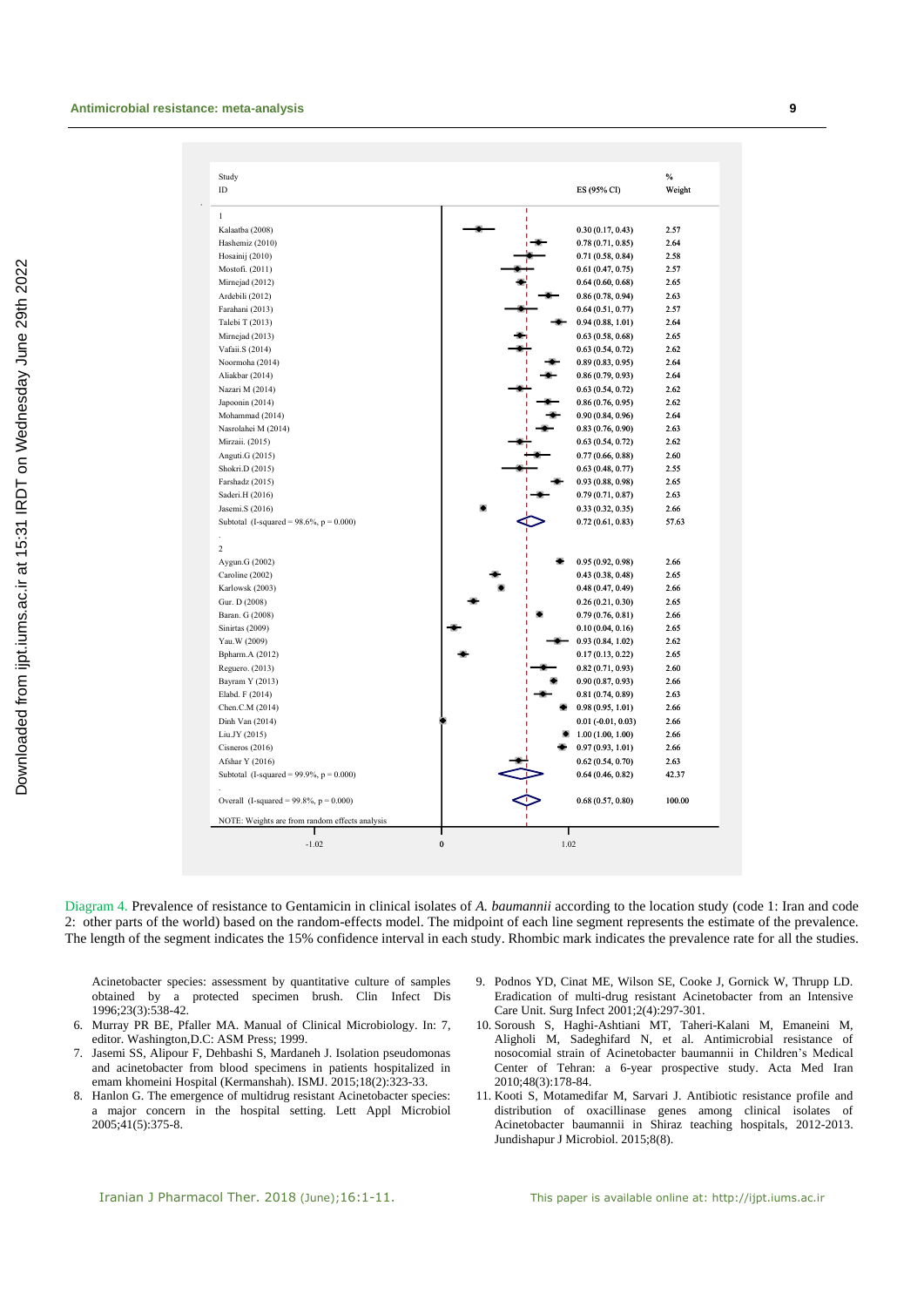- 12. Zarrilli R, Domenico V, Popolo A.D, Bagattini M, Daoud Z, Khan AU, et al. A Plasmid-Borne bla OXA-58 Gene Confers Imipenem Resistance toAcinetobacterbaumanniiIsolates from a Lebanese Hospital. Antimicrob Agents Chemother 2008:4115-20.
- 13. Ko KS, Suh JY, Kwon KT, Jung SI, Park KH, Kang CI, et al. High rates of resistance to colistin and polymyxin B in subgroups of Acinetobacter baumannii isolates from Korea. J Antimicrob Chemother 2007;60(5):1163-7.
- 14. Aygün G, Demirkiran O, Utku T, Mete B, Ürkmez S, Yılmaz M, et al. Environmental contamination during a carbapenem-resistant Acinetobacter baumannii outbreak in an intensive care unit. J Hosp Infect 2002;52(4):259-62.
- 15. Normohamady Z, Zamanzad B, Shavarzi A, Kiani P. Evaluation antimicrobial resistance of Acinetobacter baumannii isolated from Shahrekord teaching hospitals in 2013. J Shahrekord Uni Med Sci 2015;16(6):1-8.
- 16. Vafaii S, Mirnejad R, Mzafari NA, ImaniFuladi AA. Antibiotic Resistance Pattern and the prevalence of beta-lactamases of broad spectruminA. baumannii strains isolated from clinical samples phenotypicmethods. Infect Dis 2013; 1811):39-44.
- 17. Farahani N, Mirnejad R, Ahmadi Z, Mozafari NA, Masjedian F. Molecular typing of Clinical isolates ofA. baumanniiin Tehran with the methodpulsedfield gel electrophoresis. Med Sci 2013;2(4):259-66.
- 18. Karbasizade V, Heidari L. Antimicrobial Resistance of Acinetobacter Baumannii Isolated from Intensive Care Units of Isfahan Hospitals, Iran. J Isfahan Med School. 2012;30(191).
- 19. Talebi-Taher M, Latifnia M, Javad-Moosavai SA, Adabi M, Babazadeh Sh. Risk factors and antimicrobial susceptibility in ventilator associated pneumonia: a brief report. Tehran Uni Med Sci 2012;70(9).
- 20. Elabd FM, Al-Ayed MS, Asaad AM, Alsareii SA, Qureshi MA, Musa HAA. Molecular characterization of oxacillinases among carbapenemresistant Acinetobacter baumannii nosocomial isolates in a Saudi hospital. J Infect Public Health 2015;8(3):242-7.
- 21. Chen CM, Ke SC, Li CR, Chang CC. The comparison of genotyping, antibiogram, and antimicrobial resistance genes between carbapenemsusceptible and-resistant Acinetobacter baumannii. Compar Immunol Microbiol Infect Dis 2014;37(5):339-46.
- 22. Carretto E, Barbarini D, Dijkshoorn L, van der Reijden T, Brisse S, Passet V, et al. Widespread carbapenem resistant Acinetobacter baumannii clones in Italian hospitals revealed by a multicenter study. Infect Gene Evolu 2011;11(6):1319-26.
- 23. Cisneros JM, Reyes MJ, Pachon J, Becerril B, Caballero FJ, Garmendia JLG, et al. Bacteremia due to Acinetobacter baumannii: epidemiology, clinical findings, and prognostic features. Clin Infect Dis 1996;22(6):1026-32.
- 24. Reguero MT, Medina OE, Hernández MA, Flórez DV, Valenzuela EM, Mantilla JR. Antibiotic resistance patterns of Acinetobacter calcoaceticus–A. baumannii complex species from Colombian hospitals. Enfermedades Infecc Microbiol Clin 2013;31(3):142-6.
- 25. Dizbay M, Altuncekic A, Sezer BE, Ozdemir K, Arman D. Colistin and tigecycline susceptibility among multidrug-resistant Acinetobacter baumannii isolated from ventilator-associated pneumonia. Int J Antimicrob Agents 2008;32(1):29-32.
- 26. Yau W, Owen RJ, Poudyal A, Bell JM, Turnidge JD, Heidi HY, et al. Colistin hetero-resistance in multidrug-resistant Acinetobacter baumannii clinical isolates from the Western Pacific region in the SENTRY antimicrobial surveillance programme. J Infect 2009;58(2):138-44.
- 27. Mirzaii E, Hosayni Dost R, Mirnejad R, Haqiqat S, HR R. Molecular typing of Clinical isolates ofA. baumanniiin Tehran with the methodpulsedfield gel electrophoresis. Med Sci 2014;19(67):61-9.
- 28. Moammadi F, Arabestani MR, Safari M, Roshanaii G, Alikhani MY. Prevalence of class1, 2 and 3 integrons among extensive drug resistance Acinetobacter baumanii strains isolated from intensive care units in Hamadan, west province, Iran. Iran J Med Microbiol 2014;8(3):8-14.
- 29. Hernández-Torres A, García-Vázquez E, Gómez J, Canteras M, Ruiz J, Yagüe G. Multidrug and carbapenem-resistant Acinetobacter baumannii infections: factors associated with mortality. Med Clin 2012;138(15):650-5.
- 30. Van TD, Dinh Q-D, Vu PD, Nguyen TV, Van Pham C, Dao TT, et al. Antibiotic susceptibility and molecular epidemiology of Acinetobacter

calcoaceticus–baumannii complex strains isolated from a referral hospital in northern Vietnam. J Global Antimicrob Resist 2014;2(4):318-21.

- 31. Afsharyavari Sh, Seyyal Rota , Kayahan Caglar, Fidan I. Determination of resistance pattern of isolated acinetobacter baumannii from intensive care units (ICUS) in Gazi hospital, Ankara. J Urmia Nurs Midwif Faculty 2016;13(10):912-8.
- 32. Baran G, Erbay A, Bodur H, Öngürü P, Akıncı E, Balaban N, et al. Risk factors for nosocomial imipenem-resistant Acinetobacter baumannii infections. Int J Infect Dis 2008;12(1):16-21.
- 33. Alaee N, Bahador A, N H. Molecilar epidemiology & antibacterial resistance of Acinetobacter baumannii isolated from Namazi hospital, in Shiraz by modified AFLP analysis. J Microb World 2013;6(2):91- 104.
- 34. Saderi H, P O. Pattern of resistance to different antibiotic groups among clinical isolates of Acinetobacter baumannii in two hospitals in Tehran. J Shahed Uni 2015;22(118):11-9.
- 35. Hosseini-Jazani N, Babazadeh H, Khalkhali H. An assessment of the sensitivity of Acinetobacter spp Burn isolates to Ciprofloxacin and some other antibiotics used for treatment. J Jah Univ Med Sci 2009;7:48-58.
- 36. Shokri D, Mobasherizadeh S, Fatemi M, Moayedinia R, Sadeghinaeini M. Hospital based surveillance of carbapenem resistance in multidrugresistance(MDR) strain Entrobacter and Escherichia coli in Isfahan. J Microb World 2015;8(1):64-75.
- 37. Henwood CJ, Gatward T, Warner M, James D, Stockdale MW, Spence RP, et al. Antibiotic resistance among clinical isolates of Acinetobacter in the UK, and in vitro evaluation of tigecycline (GAR-936). J Antimicrob Chemother 2002;49(3):479-87.
- 38. Karlowsky JA, Draghi DC, Jones ME, Thornsberry C, Friedland IR, Sahm DF. Surveillance for antimicrobial susceptibility among clinical isolates of Pseudomonas aeruginosa and Acinetobacter baumannii from hospitalized patients in the United States, 1998 to 2001. Antimicrob Agents Chemother. 2003;47(5):1681-8.
- 39. Farahani Kheltabadi R, Moniri R, Shajari GR, Shirazi N, Hossein M, Musavi SGA, et al. Antimicrobial Susceptibility patterns and the distribution of resistance genes among Acinetobacter species isolated from patients in shahid Beheshti hospital, Kashan. KAUMS J (FEYZ). 2009;12(4):61-7.
- 40. Gur D, Korten V, Unal S, Deshpande LM, Castanheira M. Increasing carbapenem resistance due to the clonal dissemination of oxacillinase (OXA-23 and OXA-58)-producing Acinetobacter baumannii: report from the Turkish SENTRY Program sites. J Med Microbiol 2008;57(12):1529-32.
- 41. McGowan JE, Carlet J. Antimicrobial resistance: a worldwide problem for health care institutions. Am J Infect Control 1998;26(6):541-3.
- 42. Hamzeh AR, Al Najjar M, Mahfoud M. Prevalence of antibiotic resistance among Acinetobacter baumannii isolates from Aleppo, Syria. Am J Infect Control 2012;40(8):776-7.
- 43. Al-Agamy MH, Khalaf NG, Tawfick MM, Shibl AM, El Kholy A. Molecular characterization of carbapenem-insensitive Acinetobacter baumannii in Egypt. Int J Infect Dis 2014;22:49-54.
- 44. Livermore DM, Hill RL, Thomson H, Charlett A, Turton JF, Pike R, et al. Antimicrobial treatment and clinical outcome for infections with carbapenem-and multiply-resistant Acinetobacter baumannii around London. Int J Antimicrob Agents 2010;35(1):19-24.
- 45. Somayeh Vafaei RM, Noor Amirmozafari. Determining the Patterns of Antimicrobial Susceptibility and the Distribution of blaCTX-M Genes in Strains of Acinetobacter Baumannii Acinetobacter Baumannii Isolated from Clinical Samples. J Isfahan Med School 2013;31(252, 2nd Week):1443-51.
- 46. Mirzaii E HDR, Mirnejad R, Haqiqat S, Rabii HR. The frequency of beta-lactamases of broad spectrum KPC and NDM in Acinetobacter baumannii isolated of patients in Tehran molecular methods PCR. Infect Dis 2015(67):61-9.
- 47. Farahani N, Mirnejad R, Ahmadi Z, Amirmozafari N, Masjedian F. Molecular typing of Acinetobacter Baumannii clinical strains in Tehran by pulsed-field gel electrophoresis. J Fasa Uni Med Sci 2013;2(4):259- 65.
- 48. Mostofi S, Mirnejad R, Masjedian F. Multi-drug resistance in Acinetobacter baumannii strains isolated from clinical specimens from